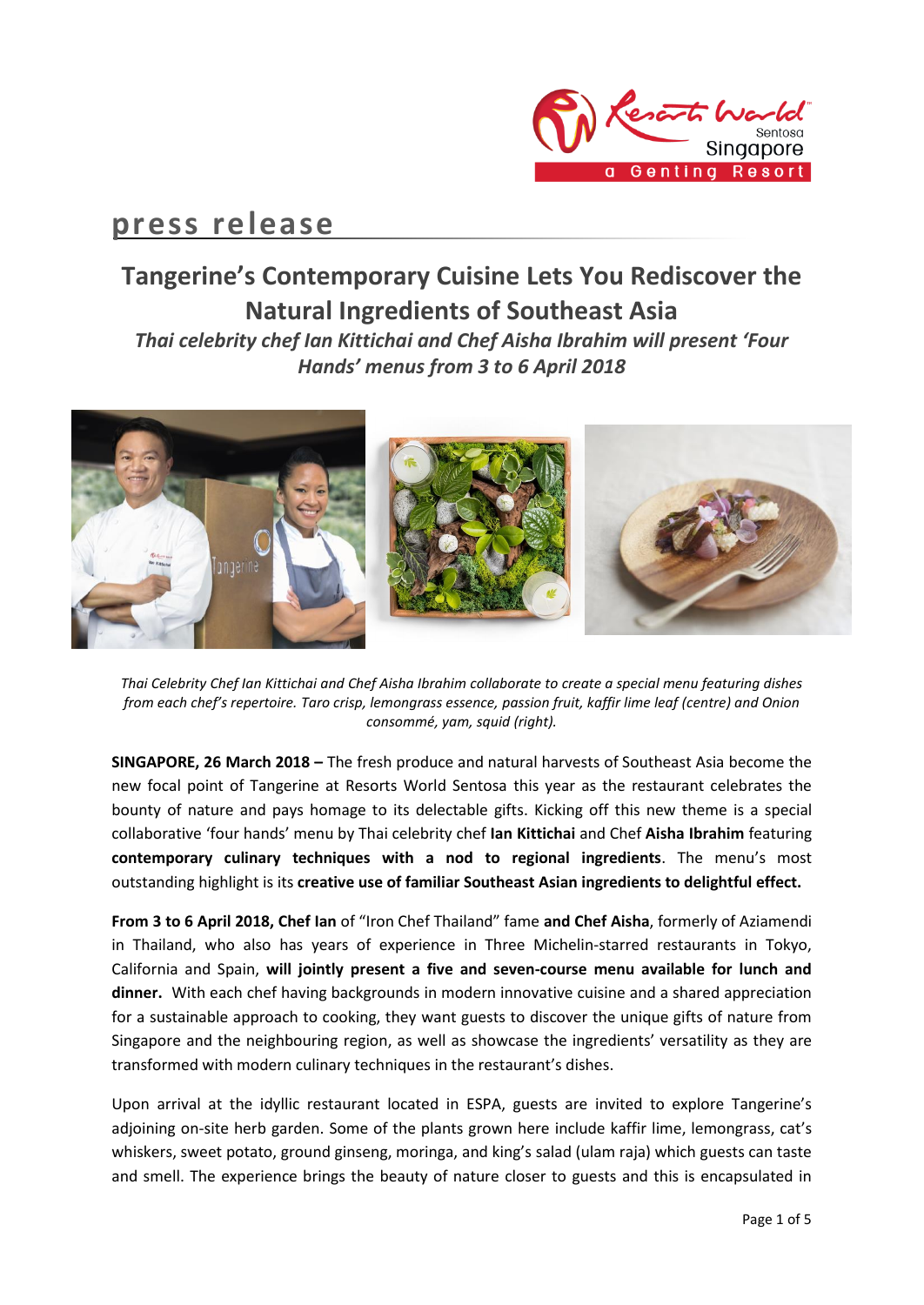Chef Aisha's amuse bouche of *Taro Crisp with Lemongrass Essence,* paired with a refreshing blend of *Passion Fruit Soda with Kaffir Lime Leaf* which uses ingredients freshly harvested from the garden*.*

Highlights from Chef Ian include *Lobster Flan with Flying Fish Roe, Crustacean-Lemongrass Jus; Chicken Roasted with Heritage Spice and Baby Spinach;* and *Deconstructed Cheesecake with Passion Fruit, Kiwi Berries and Walnut Soil.*

The first course from Chef Aisha is an equally unique *Onion Consommé, Yam, and Squid* served with housemade *Steamed Sourdough and Thai Rambutan Honey.* Local yam and squid are used and the sourdough, presented as a steamed bun, is made with coconut water from Vietnam.

A standout dish by Chef Aisha is the *Smoked Barramundi, Roots, Bacalao.* It uses barramundi sustainably aquacultured in Singapore by local fish farm Kuhlbarra. During the preparation process, she salt cures the barramundi belly to make a rich and tasty base for the "bacalao sauce" for the dish.

Other noteworthy creations by Chef Aisha are the *Pork Rack, Aubergine Paste, Miso;* and *Calamansi, Wild Pepper.* Her creations reflect her commitment to deploying the freshest ingredients from Southeast Asia as much as possible, working with their seasonality and formulating her recipes based on the available produce.

The **'four hands' 5-course lunch menu** is available at S\$88++ per person, S\$118++ with tea pairing or S\$138++ with wine pairing. For the full experience, the **'four hands' 7-course dinner menu** is available at S\$138++ or S\$236++ per person with wine pairing **from 3 to 6 April 2018**. Guests will also have the opportunity to meet and interact with the passionate chefs.

Tangerine is located on Level 1 of ESPA at Resorts World Sentosa, and is open from Tuesdays to Sundays from 12.00pm to 3.00pm for lunch and 6.00pm to 9.15pm for dinner. It is closed on Mondays except Public Holidays.

For reservations, please call +65 6577 6336 / 6577 6688, email [tangerine@rwsentosa.com](mailto:tangerine@rwsentosa.com) or visit [www.rwsentosa.com/tangerine.](http://www.rwsentosa.com/tangerine)

- Ends -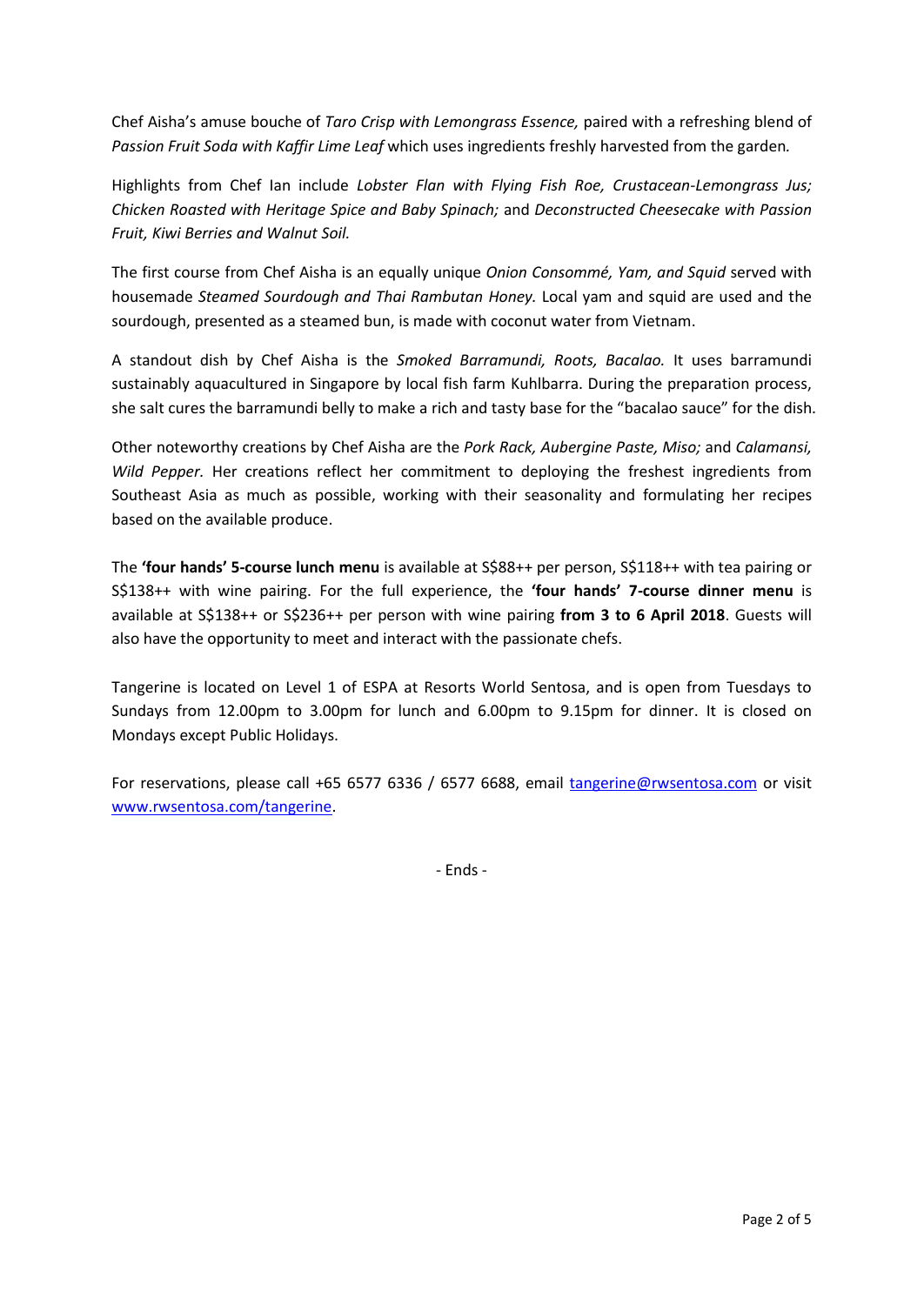## **Profile of Ian Kittichai Celebrity Chef, Tangerine Resorts World Sentosa**

Celebrity chef Ian Kittichai is one of the foremost Thai chefs in the world. Starting from very humble beginnings, his hard work led him to a sponsored culinary education in London and he became the first Thai national to become Executive Chef of a five-star hotel in Bangkok. His early career included stints at world-famous establishments such as the iconic French restaurant Claude's in Sydney, George V in Paris, The French Laundry in Napa Valley, and El Bulli in Spain. He went on to star as one of the Iron Chefs on the TV show 'Iron Chef Thailand' and has his own cooking show, 'Chef Mue Thong' (The Golden Hand Chef). Today, he heads 12 restaurants all over the world – from Bangkok, Singapore, Barcelona to New York.

### **Profile of Aisha Ibrahim Chef de Cuisine, Tangerine Resorts World Sentosa**

First-generation Filipino-American chef Aisha Ibrahim received her formal culinary degree from the California Culinary Academy in San Francisco. She spent the early years of her career working at renowned establishments in the San Francisco Bay Area such as Aqua and Betelnut before rising to become Chef de Cuisine of the Spanish-inspired Ramblas at the young age of 24.

After her stint in Ramblas, she found her way back to fine-dining at Manresa before Asia beckoned, resulting in another exciting chapter at Three-Michelin starred Nihonryori RyuGin in Tokyo under Chef Seiji Yamamoto in early 2011. While in Tokyo, Aisha also honed her craft under the tutelage of illustrious chefs including Hideki Ishikawa of Kagurazaka Ishikawa. Returning from Japan, she spent a year with Chef James Syhabout at Commis in Oakland before rejoining Three-Michelin starred Manresa, working her way up to Sous Chef under David Kinch.

She next trained with Eneko Atxa of Three Michelin-starred Azurmendi in Spain before heading the team as Chef de Cuisine at Aziamendi in Phuket, Thailand from 2015 to 2016 where the restaurant was one of nine restaurants (and the only one outside Bangkok) to receive the best rating of Five Mangoes, as well as the top accolade of Thailand's best restaurant in the 2016 edition of Thailand Tatler's Best Restaurants guide. Under her culinary leadership, Aziamendi was further named one of six up and coming restaurants in Australasia and Southeast Asia in the 2015 Diners Club® 50 Best Discovery Series – as voted for by The World's 50 Best Restaurants Academy. In 2016, she led a brigade of 20 chefs as co-Chef de Cuisine, to stage a hugely successful four-and-a-half month pop-up restaurant Aziamendi88 at the Mandarin Oriental in Kuala Lumpur.

Aisha was guest speaker at many international conventions including the Watermark Conference for Women and MAD5, Rene Redzepi's highly acclaimed international food symposium held in Copenhagen in 2016. She brings with her a myriad of experience ranging from team management to sustainable food sourcing and in-depth understanding of developing seasonally-driven menu and recipe development.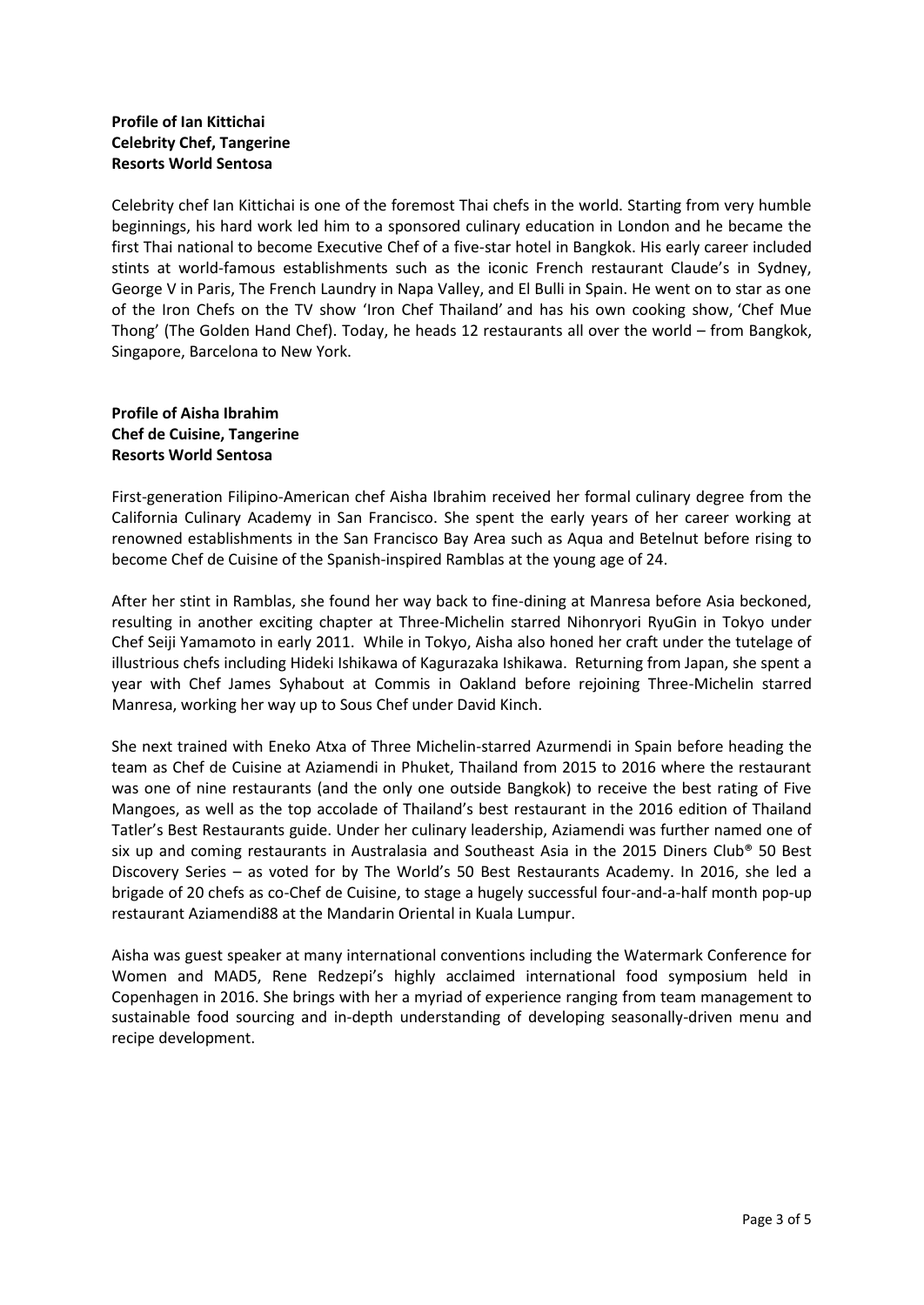#### **ABOUT RESORTS WORLD SENTOSA**

Resorts World Sentosa (RWS), Asia's premium lifestyle destination resort, is located on Singapore's resort island of Sentosa. Spanning 49 hectares, RWS is home to world-class attractions including Universal Studios Singapore, S.E.A. Aquarium, the Maritime Experiential Museum, Dolphin Island and Adventure Cove Waterpark. Other attractions include the Asian flagship of a world-renowned destination spa, a casino, six unique hotels and the Resorts World Convention Centre. With the most number of Michelin stars in one destination, RWS offers award-winning dining experiences at renowned celebrity chef restaurants, establishing itself as a key player in Singapore's vibrant and diverse dining scene. The integrated resort also offers world-class entertainment, from original resident productions to concerts and public shows such as the Crane Dance and the Lake of Dreams. RWS has been named "Best Integrated Resort" since 2011 for seven consecutive years at the TTG Travel Awards which recognises the best of Asia-Pacific's travel industry.

RWS is wholly owned by Genting Singapore, a company of the Genting Group. For more information, please visi[t www.rwsentosa.com.](http://www.rwsentosa.com/)

17/ResortsWorldatSentosa & @ @rwsentosa @rwsdiningartisans www.rwsentosablog.com

#### **MEDIA CONTACTS**

**Resorts World Sentosa** Chloe Li Tel: +65 6577 9759 Email: [chloe.myli@rwsentosa.com](mailto:chloe.myli@rwsentosa.com) **Ogilvy Public Relations (for Resorts World Sentosa)**  Tarin Teo Tel: +65 6551 5246 Email: [tarin.teo@ogilvy.com](mailto:tarin.teo@ogilvy.com)